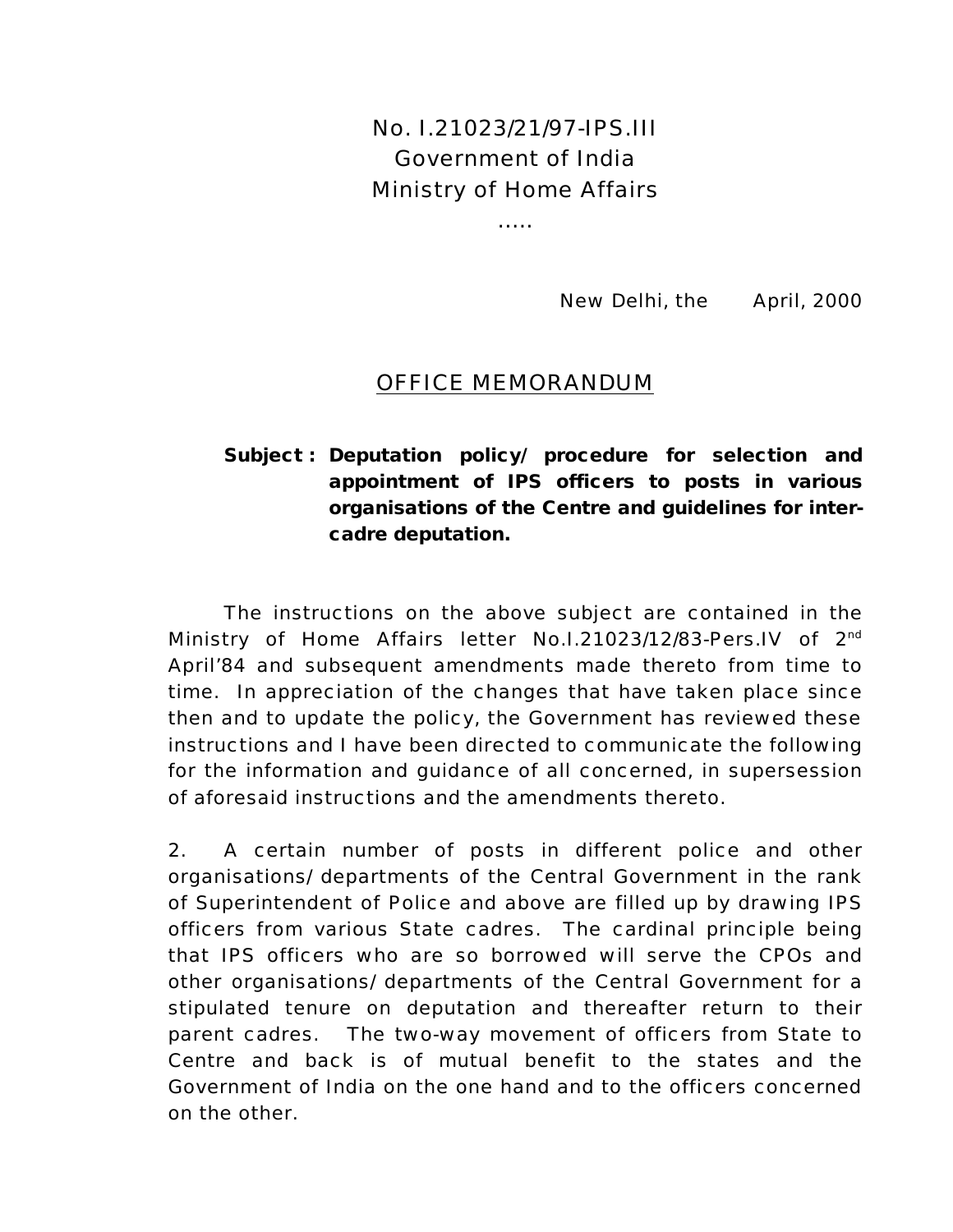3. In terms of the provisions of article 312 of the Constitution, the Indian Police Service in an All India Service common to the Union and the States. Rule 6 of the IPS (Cadre) Rules, 1954 provides for deputation of IPS officers under the Central Government or another State Government or autonomous body wholly or substantially owned or controlled by the Central Government or by another State Government or an international organisation etc. Every State cadre of the service provides for a Central deputation quota which in turn requires additional recruitment to be made to the service to provide for trained and experienced members to serve on posts in the Central Government. Accordingly, utilisation of the Central deputation quota of different State cadres is an important factor governing the scale at which officers are borrowed from the various State cadres of the service. However, no posts so filled by a member of IPS on tenure deputation can be deemed to be a cadre post of that service. Similarly, no individual member of IPS can claim any right to a post for appointment under the Government of India on this ground.

## *Eligibility*

4. The eligibility of officers for holding posts at the level of Superintendent of Police and above in the Central Government is as given below:

| <b>Level</b> | Minimum length of         | <b>Remarks</b>                           |  |  |
|--------------|---------------------------|------------------------------------------|--|--|
|              | service in the IPS        |                                          |  |  |
|              | for eligibility for       |                                          |  |  |
|              | <b>Central Deputation</b> |                                          |  |  |
| <b>SP</b>    | 7 Years                   | Officers with a minimum of 5 years       |  |  |
|              |                           | service will, however, be eligible for   |  |  |
|              |                           | induction in IB & R&AW.                  |  |  |
| <b>DIG</b>   | 14 Years                  | Empanelled officers will be eligible for |  |  |
|              |                           | filling up the posts in the Central      |  |  |
|              |                           | Government.<br>However,<br>non-          |  |  |
|              |                           | empanelled officers can be considered    |  |  |
|              |                           | posting in Public<br>for<br>Sector       |  |  |
|              |                           | Undertakings.                            |  |  |
| IG           | 17 Years                  | Empanelled officers will be eligible for |  |  |
|              |                           | filling up the posts in the Central      |  |  |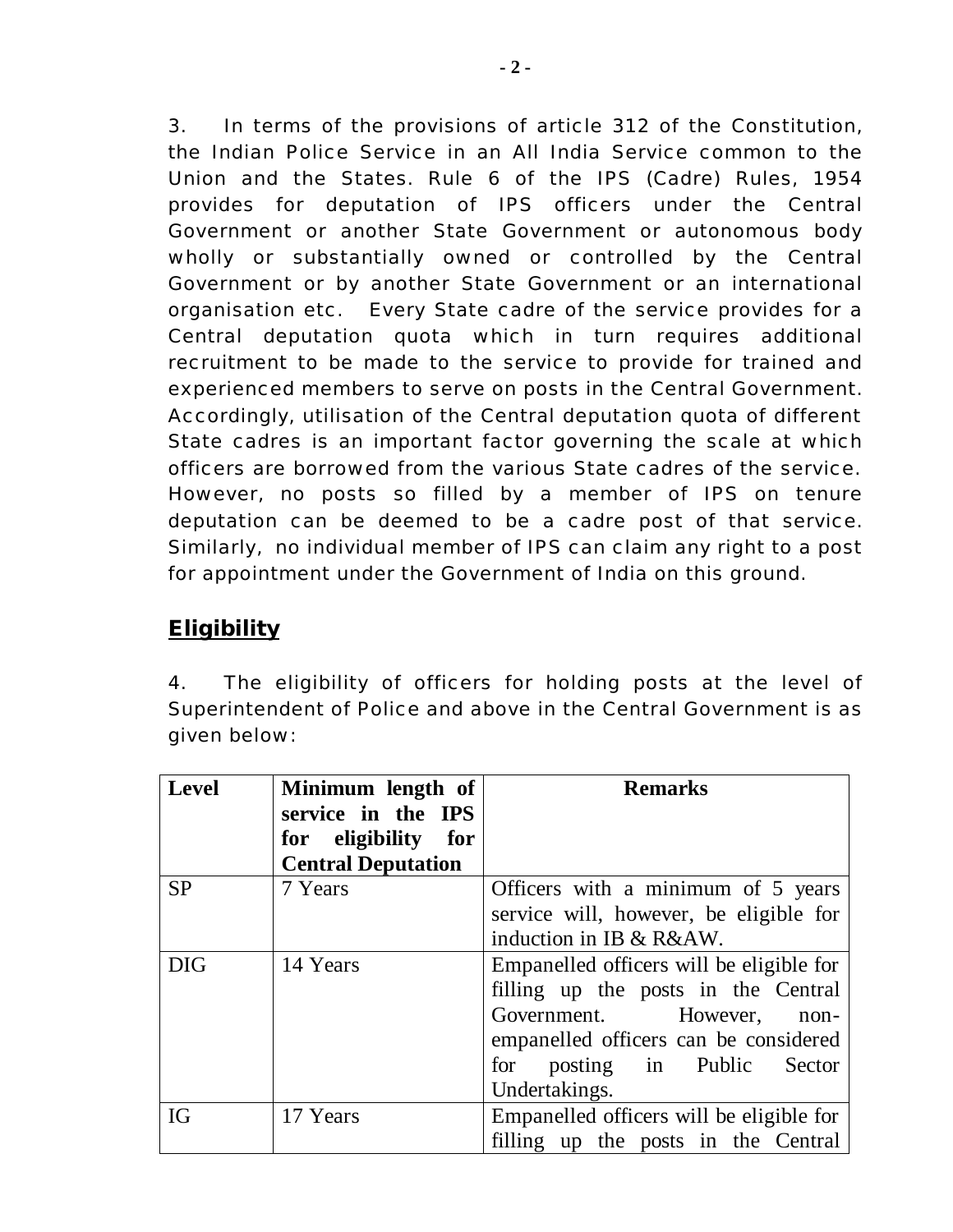| <b>Level</b>        | Minimum length of<br>service in the IPS | <b>Remarks</b>                           |  |  |
|---------------------|-----------------------------------------|------------------------------------------|--|--|
|                     | for eligibility for                     |                                          |  |  |
|                     | <b>Central Deputation</b>               |                                          |  |  |
|                     |                                         | However,<br>Government.<br>non-          |  |  |
|                     |                                         | empanelled officers can be considered    |  |  |
|                     |                                         | for posting in PSUs.                     |  |  |
| Addl. DG   27 Years |                                         | Empanelled officers will be eligible for |  |  |
|                     |                                         | filling up the posts in the Central      |  |  |
|                     |                                         | Government.                              |  |  |
| DG                  | 30 Years                                | Empanelled officers will be eligible for |  |  |
|                     |                                         | filling up the posts in the Central      |  |  |
|                     |                                         | Government.                              |  |  |

## *Empanelment at various ranks* **:**

5. The suitability (empanelment) of IPS officers for manning posts at the Centre is assessed at various ranks of the level of DIG and above. There is, however, no empanelment of officers at the level of Superintendent of Police.

5.1 The suitability of officers at the level of DIG and IG is assessed by a Board known as Central Police Establishment Board, consisting of SS (ISP), Director:IB, Director:CBI, DG:BSF, DG:CRPF as members and Home Secretary as Chairman. The recommendations of the Board are approved by Home Minister in respect of DIG and ACC in respect of IG level officers.

5.2 The empanelment of officers at the level of Additional DG is considered by a Selection Committee comprising of Cabinet Secretary, Home Secretary, Secretary (Personnel) and Director, IB. The recommendations of the Selection Committee are approved by ACC.

5.3 The empanelment of officers at the level of DG is considered by a Selection Committee comprising of Principal Secretary to Prime Minister, Cabinet Secretary, Home Secretary, Secretary (Personnel) and Director:IB. The recommendations of the Selection Committee are approved by ACC.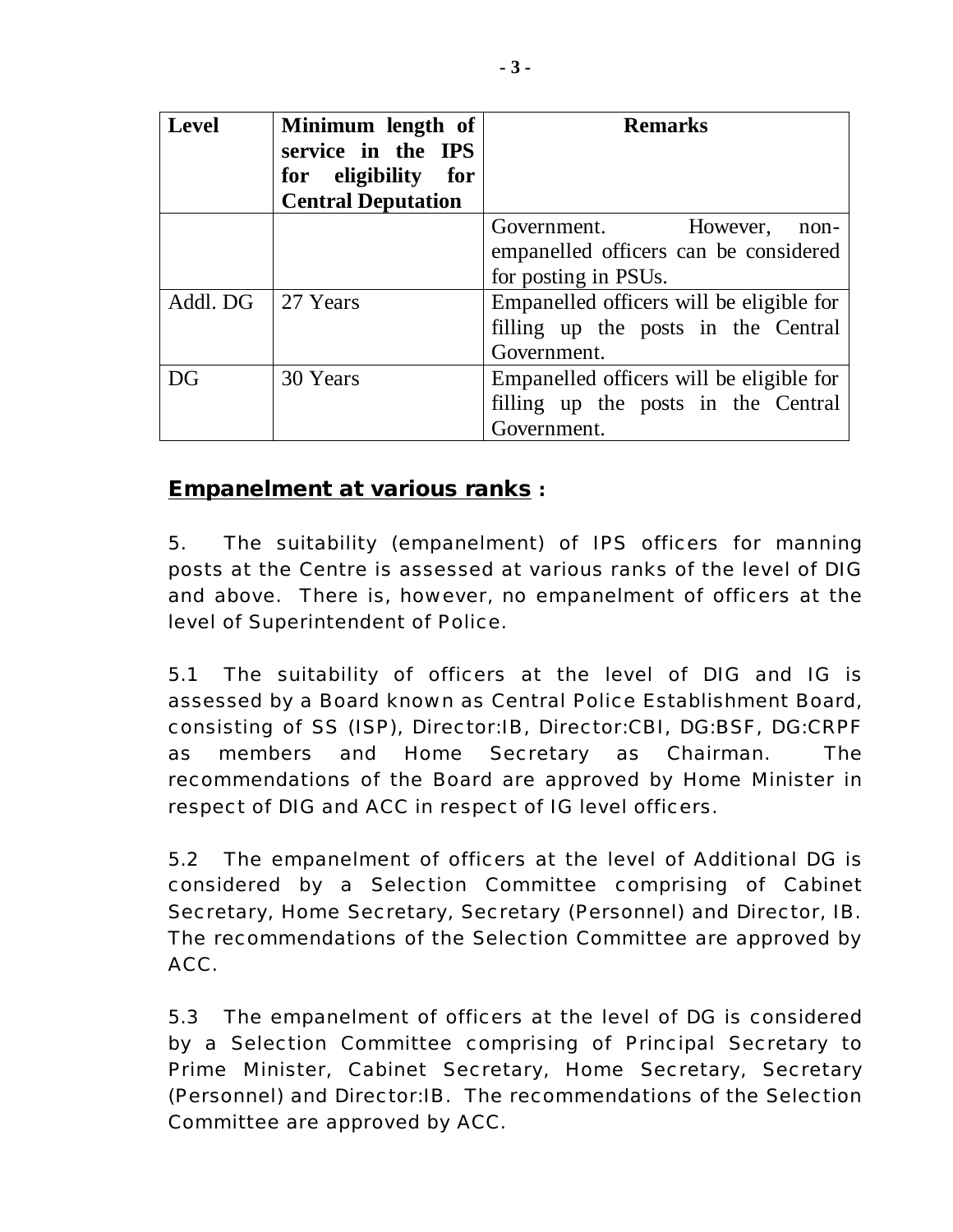5.4 The panel approved by the ACC on the recommendations of the Board/ Selection Committees will be utilised for making appointments to posts under the Government of India but inclusion in the panel would not confer any right to such appointments.

5.5 The cases of such officers who are considered but not included in any panel in a particular year would be reviewed together after a period of 2 years i.e. when two more Annual Confidential Reports on their performance have been added to their CR dossiers. Another such review may be conducted after a further period of 2 years.

5.6 A special review may be made in the case of any officer whose CR undergoes a material change as a result of his representation being accepted, against recording of adverse comments on his ACR.

#### *Tenure*

6. The normal deputation tenure at different levels in the Central Government will be as follows :

| Superintendent of Police           | 4 years         |
|------------------------------------|-----------------|
| <b>Deputy Inspector General</b>    | 5 years         |
| <b>Inspector General</b>           | 5 years         |
| <b>Additional Director General</b> | 4 years         |
| <b>Director General</b>            | No fixed tenure |

i) An officer already on deputation in the rank of SP on his promotion as DIG would have a combined tenure of 5 years in the rank of SP cum DIG.

ii) An officer already on deputation in the rank of DIG on his promotion as IG would have a combined tenure of 5 years but his tenure will be so extended that he gets a tenure of 3 years in the rank of IG, subject to a total tenure of 7 years.

iii) An officer already on deputation in the rank of IG on his promotion as Addl. DG would have a combined tenure of 7 years as IG cum Addl. DG.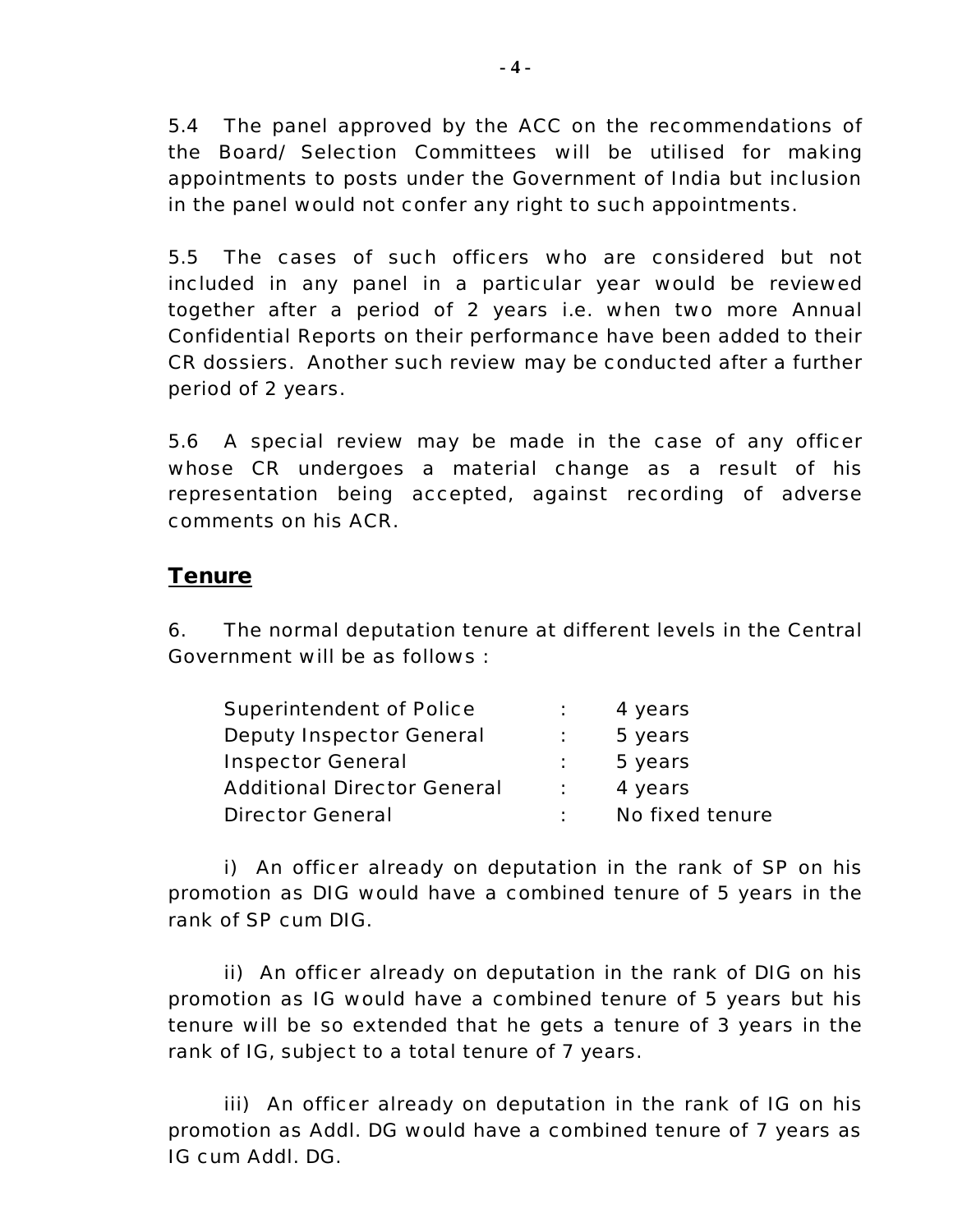## **6.1 Regulation of tenure in IB :-**

i) IPS officers will join the organisation as per normal tenure of deputation;

ii) before expiry of the normal tenure of deputation, the proposal for extension in deputation tenure for a period of 4 years will be moved by Director, IB for approval of the Government;

iii) On expiry of the first extension, Director, IB may recommend a second extension of 4 years which will be considered by a committee under the Chairmanship of Home Secretary, wherein Director, IB and Spl. Secretary (ISP) will be the members. The recommendations of the Committee will be submitted for approval of the Government;

iv) one year before expiry of the second extension or when the officer becomes eligible for promotion to the rank of Deputy Director (DIG) or Joint Director (IG), whichever is earlier, subject to a minimum tenure of 8 years in IB, he will be considered for induction into the hard-core by a Committee comprising of Home Secretary, Secretary(Personnel) and Director, IB. The recommendations of the Committee will be submitted for approval of ACC. Those who are not inducted into the 'hard-core' will be reverted back after the extended tenure comes to an end:

Provided that, the strength of hard-core officers will not exceed 50% of the posts in the rank of SP and DIG to be filled by IPS officers;

v) an officer once inducted in the 'hard-core' would continue in IB and would not be repatriated to his parent cadre. There may be occasions when the professional utility of a hardcore officer may visibly decline or when for acute administrative reasons, it may be necessary to repatriate him to the State. Such cases may be examined by a Committee comprising the Home Secretary, Secretary (Personnel) and Director, IB and its recommendations be submitted for approval the ACC. Hard-core officer, subject to his empanelment, will be given promotion in the organisation even if personal upgradation is necessary. However,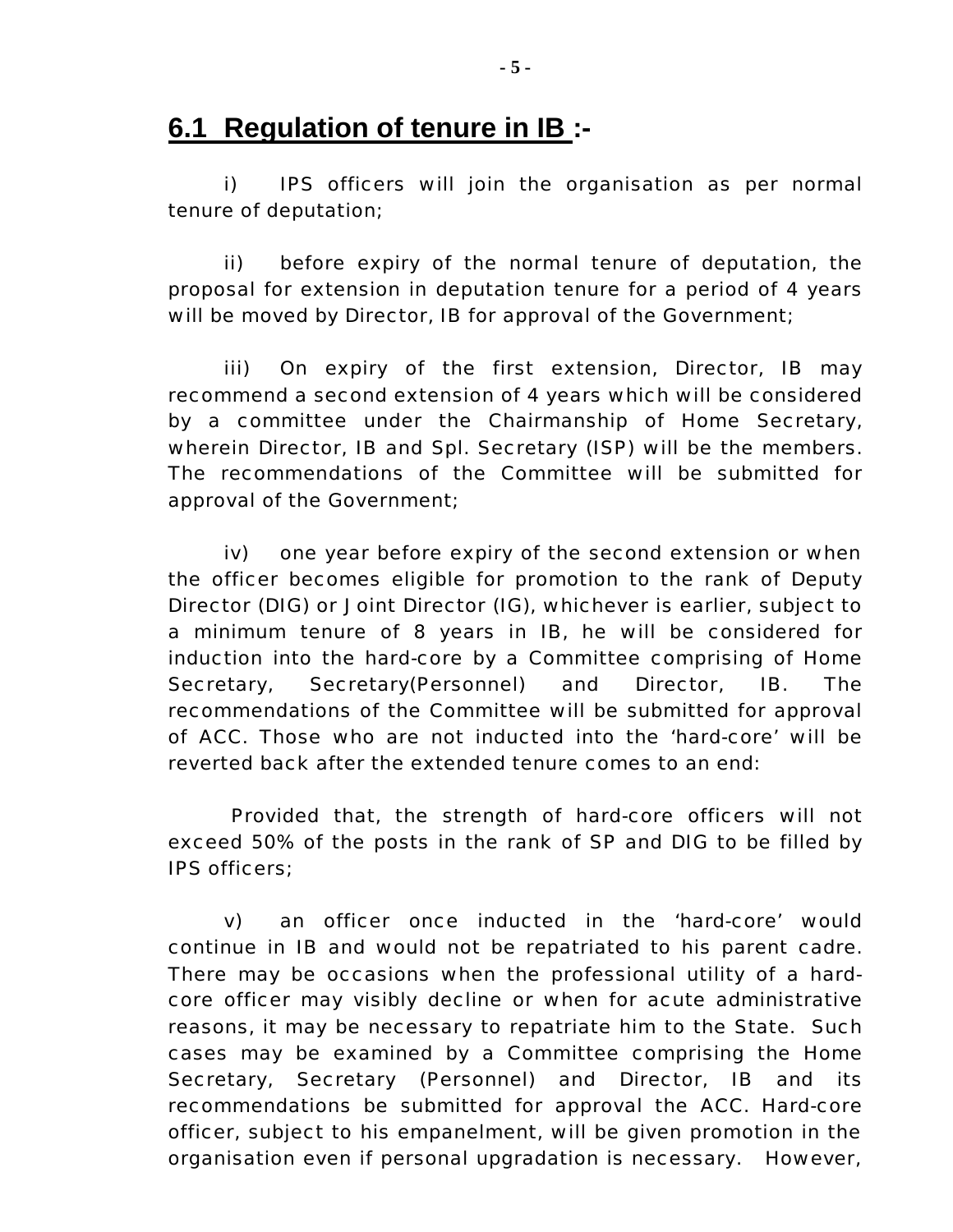the promotion in IB in various ranks will be in order of seniority of empanelled officers working in IB.

vi) The hard-core officer can seek repatriation, if he is not empanelled for the post of Addl. DG/DG at the centre.

vii) A hard-core officer may be allowed repatriation to the State if he/she is being promoted to the DG level.

viii) Hard-core officers of the IB would continue to be considered for appointment to the security and intelligence related assignments under the Central Government.

ix) In case an officer moves out of IB for taking up other security and intelligence related assignment, the period spent by him in such assignment will count towards deputation tenure while calculating the same for grant of extension or for induction in the hard-core.

Note : - Approval of competent authority for induction into the IB, empanelment and promotions will be as per the prescribed procedure in the Central Government. There will, however, be no requirement for creation of post at the higher level.

# **6.2 Regulation of tenure in CBI :**

IPS officers who are deputed to the CBI and are found to have special aptitude for work in that organisation and whose retention is considered to be in public interest can be allowed a further tenure upto 3 years in addition to the normal tenure subject to a total tenure of 7 years. Proposals for grant of extension to the aforesaid officers would be considered as per the procedure laid down for CBI for such purposes.

# **6.3 Regulation of tenure in RAW :**

i) IPS officers will join the organisation, as per normal tenure of deputation;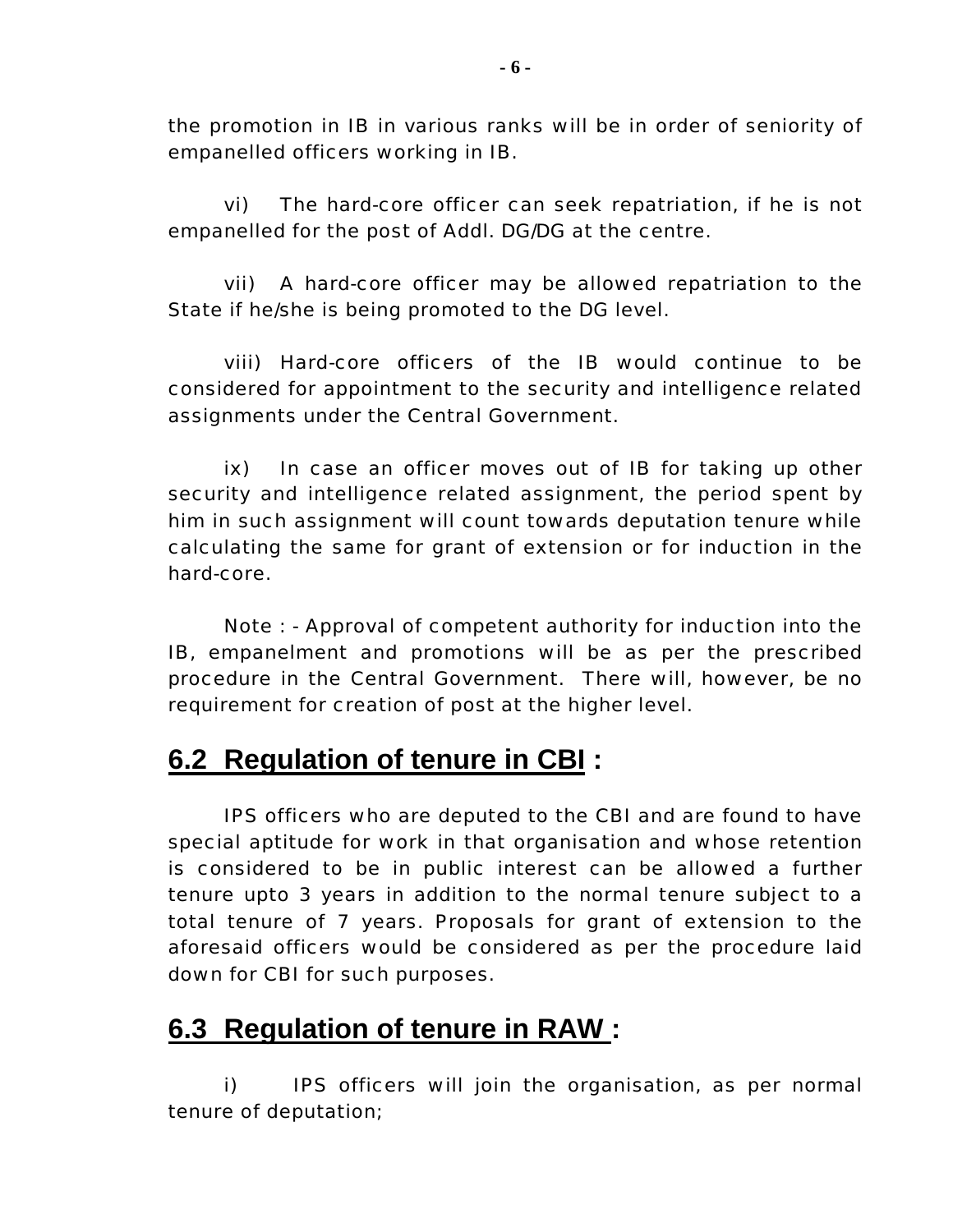ii) before expiry of the normal tenure of deputation, the proposal for extension in deputation tenure for a period of 4 years will be moved by Secretary (R) for approval of the Government. The second extension of 4 years will be considered by a committee under the Chairmanship of Home Secretary, wherein Secretary (R) and SS(ISP) will be the members. The recommendations of the Committee will be submitted for approval of the Government;

iii) one year before expiry of the second extension or when the officer becomes eligible for promotion to the rank of Director (DIG) or Joint Secretary (IG), whichever is earlier, subject to a minimum tenure of 8 years in RAW, he will be considered for absorption in RAS. If he is not recommended for absorption in RAS, he will be reverted back to his parent cadre after the extended tenure comes to an end.

6.4 IPS officers working in Central Police Organizations (other than hard-core officers of IB) if posted to the Central Secretariat under the Central Staffing Scheme, on their posting to the Central Secretariat will count their tenure from the date they have come on Central deputation. The normal tenure will however, get extended for a period of 2 years in the case of an officer who has served in a CPO outside Delhi, for a minimum period of 2 years and more, subject to a total tenure of 7 years.

6.5 The normal tenure of officers working in Central Police Organisations will get extended for a period of 2 years in the case of an officer who has served for a minimum period of 2 years in a hard post, as specified in the Annexure, subject to a total tenure of 7 years.

6.6 Officers at the level of IG and Addl. DG having one year or less for superannuation at the end of their prescribed deputation tenure need not be reverted to their parent cadres and can be given extension of tenure till they superannuate.

6.7 The period spent by officers on deputation to SVP National Police Academy, Hyderabad will count as half for the purpose of computing tenure at the Centre, subject to the condition that such officers serve for at least 3 years at the Academy.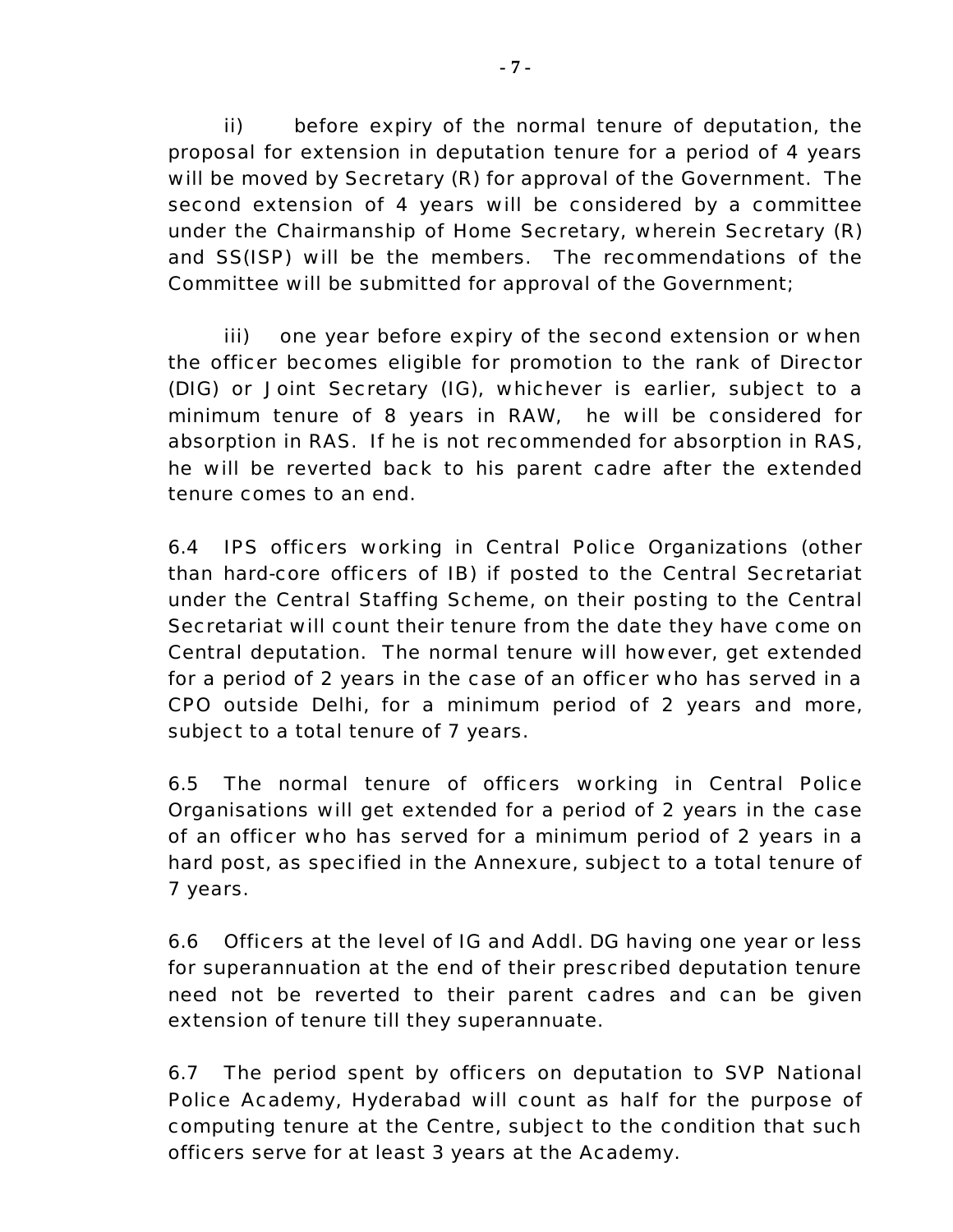6.8 The period of training abroad undergone by officers will not be excluded for the purpose of calculating the tenure at the Centre. In case of officers who underwent training in India, the complete period of training will be excluded for the purpose of calculating tenure at the Centre in the following cases :

- i) Training at the National Defence College, New Delhi.
- ii) Training at the Defence Services Staff College, Wellington.
- iii) Training at the Management Development Institute, Gurgaon for the National Management Programme.
- iv) Training at the Institute of Public Administration, New Delhi for the APPPA Course (only for the first tenure at the Centre).

## *Cooling off period*

7. Officers would be required to serve for a period of 3 years in their parent cadres before they are considered for redeputation to the centre. In case of officers belonging to the cadres of J&K and the North East, namely, Assam-Meghalaya, Manipur-Tripura and Nagaland, the period will be 2 years.

7.1 For appointments at the level of Additional DG, the period of cooling off will be one year. No such restriction would apply for appointment to posts at the level of DG.

7.2 The cooling off period for officers, who opt to serve in the North Eastern States and J&K after completing a spell of Central deputation, will be reduced to 50% of the normal cooling off period prescribed for others. (The services rendered by such officers in the North Eastern States and J&K will count towards cooling off.)

7.3 Central deputation will not be in continuation of inter cadre deputation except for officers borne on cadres other than North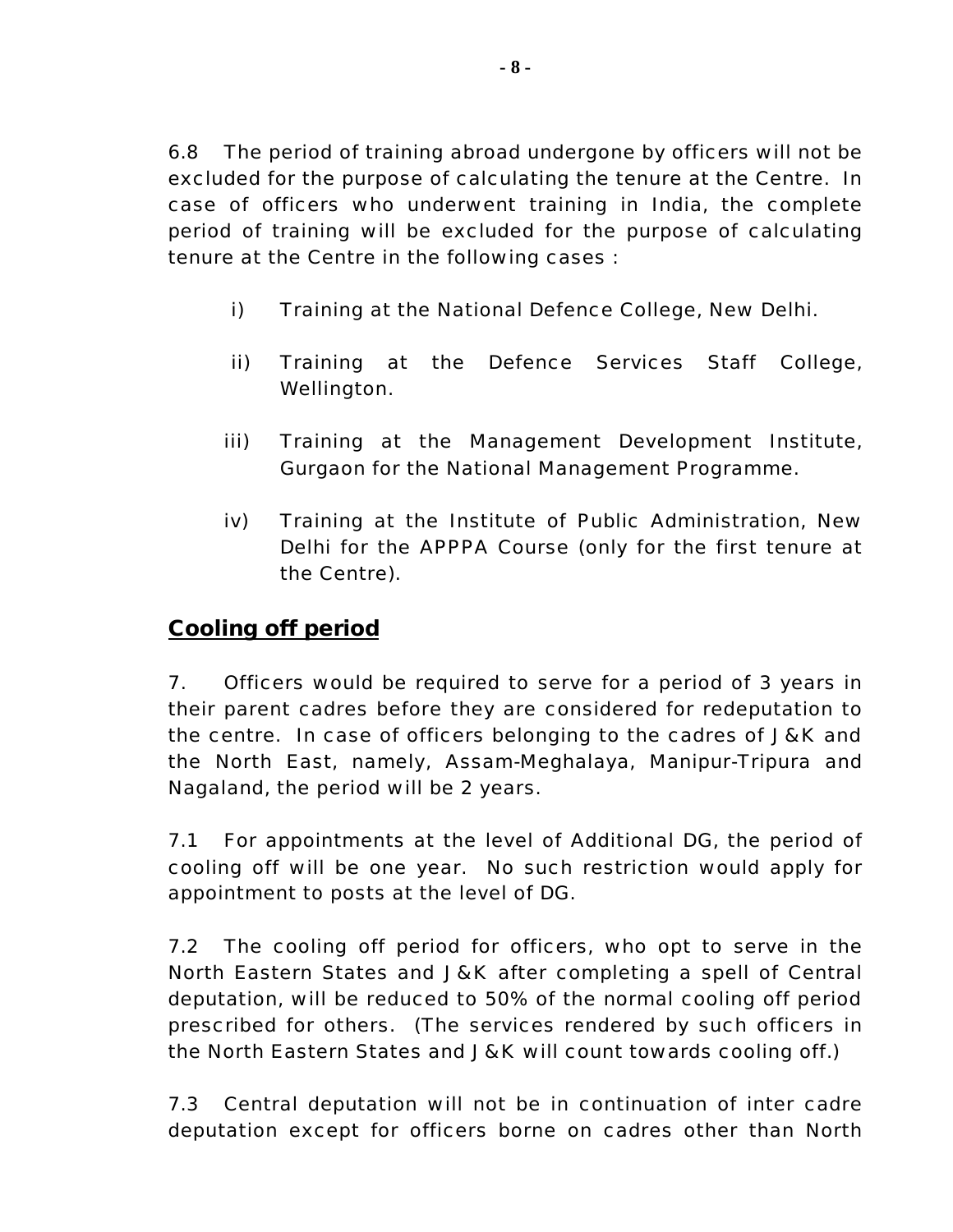East and J&K who serve for a minimum period of 1½ years in North East and J&K.

7.4 The period of leave taken by the officer from the Central Government on completion of tenure on deputation at the centre will not be counted towards cooling off period. The cooling off period will be reckoned from the date the officer reports for duty in his parent cadre.

## *Repatriation*

8. Every officer shall revert to his parent cadre at the end of his tenure on the exact date of completing his tenure. He will, however, have a choice to revert to his cadre on the  $31<sup>st</sup>$  May previous to the date of completing his tenure on personal grounds, such as, children's education etc.

8.1 At the completion of approved tenure, the Head of the organisation will be reponsible for relieving the officer. No officer will be retained in the organisation beyond approved tenure.

8.2 Officers on Central deputation can opt to revert back to their parent cadres if their turn for promotion in higher rank reaches in the parent cadre. Such officers will be allowed to revert back to their cadres within a period of 2 months after the option to avail promotion in the parent cadre is received from the officer concerned. Orders for pre-mature reversion to their respective cadres will be issued with the approval of SS(ISP), MHA.

### *Compulsory Waiting*

9. When an officer is to be appointed to a post different from the one held previously on account of return from training, or abolition of post etc. he shall continue to be borne on the strength of the organisation in which he previously held the post and his pay and allowances shall be met by that organisation, till such time he assumes charge of a new post. The services of such officer during the period of his compulsory wait can be utilised by the MHA or by the organisation concerned with the approval of the MHA for any specific assignment.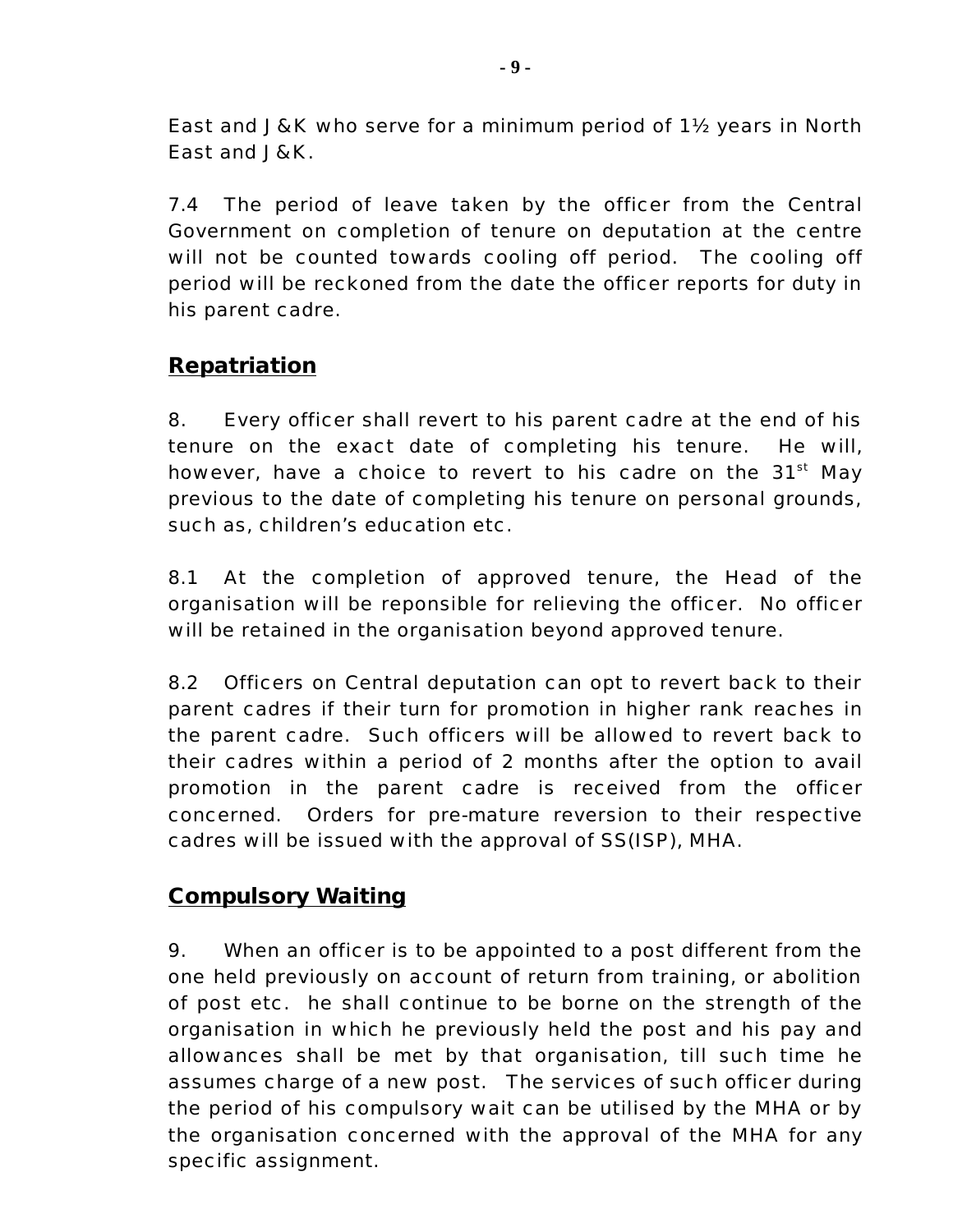10. The deputation tenure as prescribed in the preceding paragraphs will not confer any right on the officers to remain on Central deputation. The Central Government reserves the right to revert such officers to their parent cadres at any time without assigning any reason.

11. Officers on reversion from central deputation may be allowed leave not exceeding two months by the concerned organisation/ department. For further leave, they shall apply to their parent cadres.

12. An officer who is approved for appointment to a post under the Central Government will be debarred for a period of 5 years from Central deputation and foreign assignment/ training if he fails to take up his assignment.

## *13. Inter-Cadre Deputation :*

13.1 IPS officers will become eligible for inter-cadre deputation only after completion of 9 years of service.

13.2 The total permissible span for availing inter-cadre deputation will be five years in an officer's career. However, the period of inter-cadre deputation at one time normally cannot exceed three years.

13.3 On grounds of extreme hardship, an officer once in his/ her career may be permitted the maximum permissible deputation of five years in one stretch.

13.4 Inter-cadre deputation to officers in the Super-time scale and above will be permitted only under exceptional circumstances.

13.5 Inter-cadre deputation shall not be in continuation of Central deputation except for officers who after completing a spell of Central deputation opt to serve in North East states and J&K. The other officers will have to complete cooling off period as prescribed above.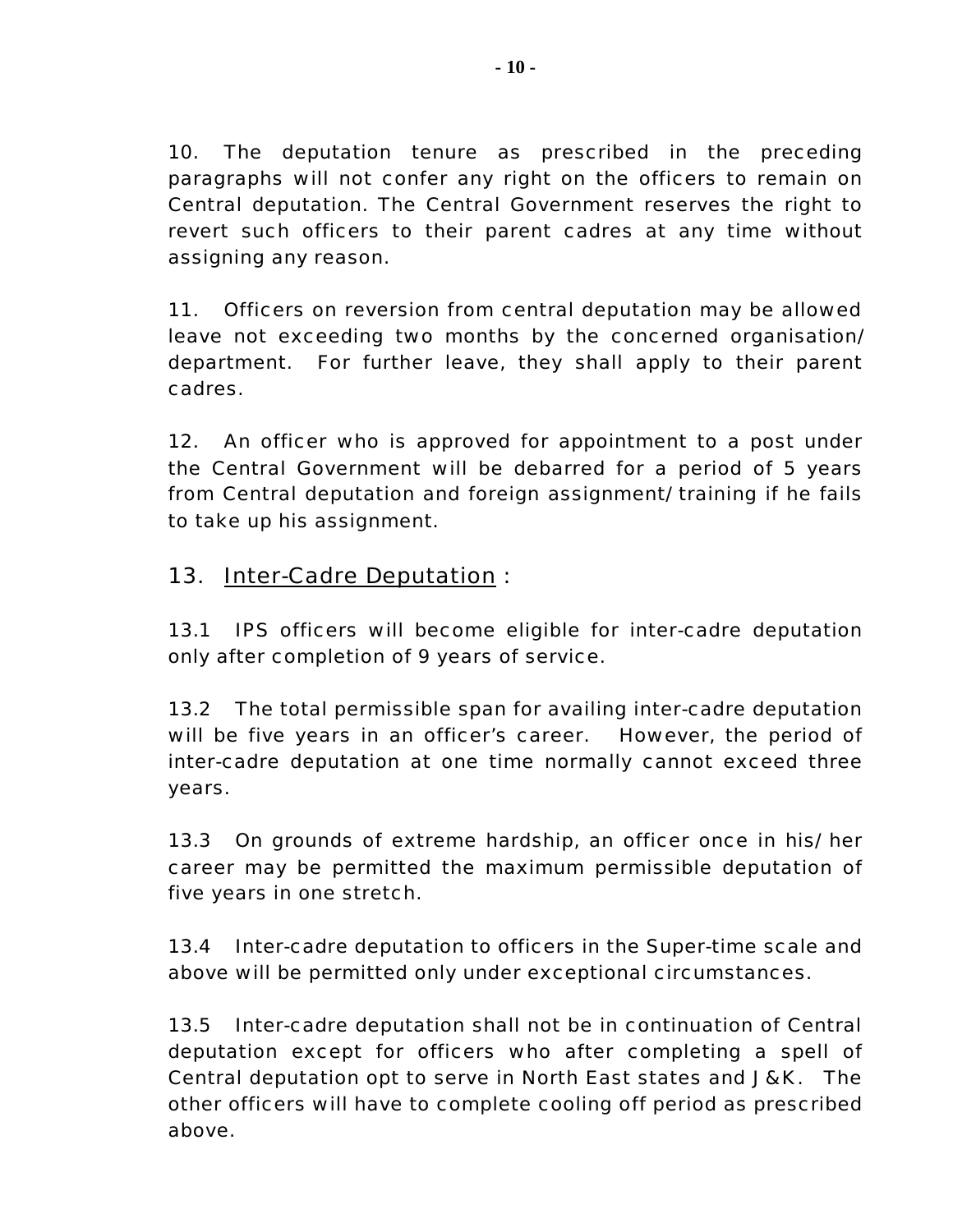14. Any relaxation or deviation from the policy in respect of cases upto the level of DIG will be granted by the Home Minister. For cases of officers of the level of IG and above, ACC approval will be required.

15. Any issue in doubt or dispute regarding interpretation of these instructions shall be referred to the Ministry of Home Affairs for decision. The decision of the Ministry of Home Affairs will be final in all such cases.

#### (**O.P.Arya) Joint Secretary (Police)**

To

- 1. The Chief Secretaries of all State Governments
- 2. EO, DOP&T
- 3. Heads of all CPOs including BCAS, RPF, CBI
- 4. Cabinet Secretariat (Sh. Y.Harishankar, Addl. Secretary)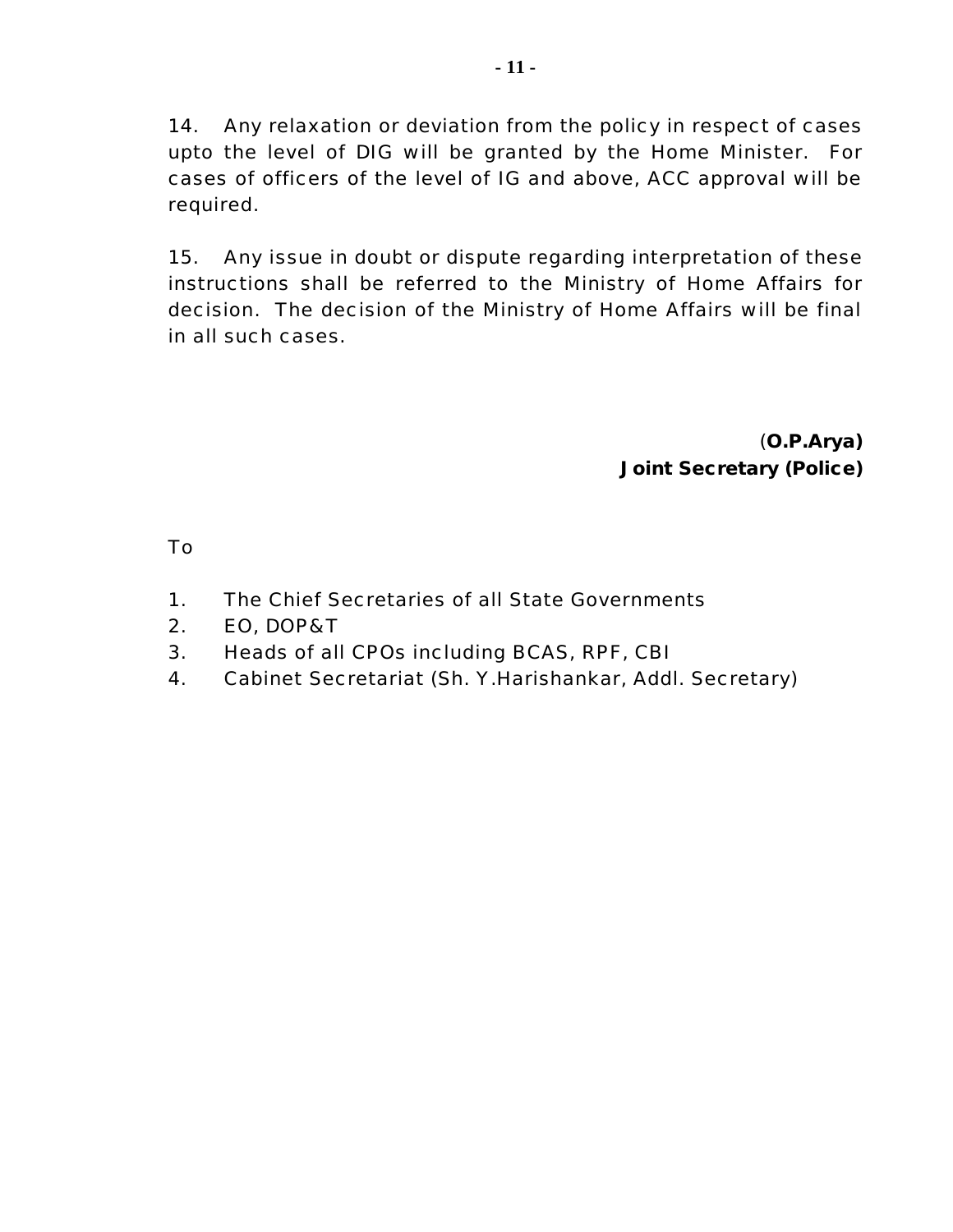#### **ANNEXURE**

**List showing Hard-posting in different Central Police Organisations.**

------------------------------------------------------------------------------------------------------------ S.No. Name of the Organisation/Designation of the Post

categorised as Difficult assignment

------------------------------------------------------------------------------------------------------------

### 1. **BORDER SECURITY FORCE**

- a) Inspectors General,
	- i) Srinagar
	- ii) Baramulla
	- iii) Tripura
- b) Deputy Inspectors General,
	- i) Kupwara
	- ii) Baramulla
	- iii) Bandipur
	- iv) (ISD-I) Srinagar
	- v) (ISD-II) Srinagar
	- vi) Srinagar Sector
	- vii) ISD Budgam
	- viii) ISD Anantnag
		- ix) Rajouri
		- x) ISD Rajouri
		- xi) ISD Ramban
	- xii) South Tripura
	- xiii) North Tripura

#### 2. **CENTRAL RESERVE POLICE FORCE**

- a) Inspectors General
	- i) (Ops) Jammu & Kashmir
	- ii) (Ops) Manipur & Nagaland
	- iii) (NE Sector) Shillong